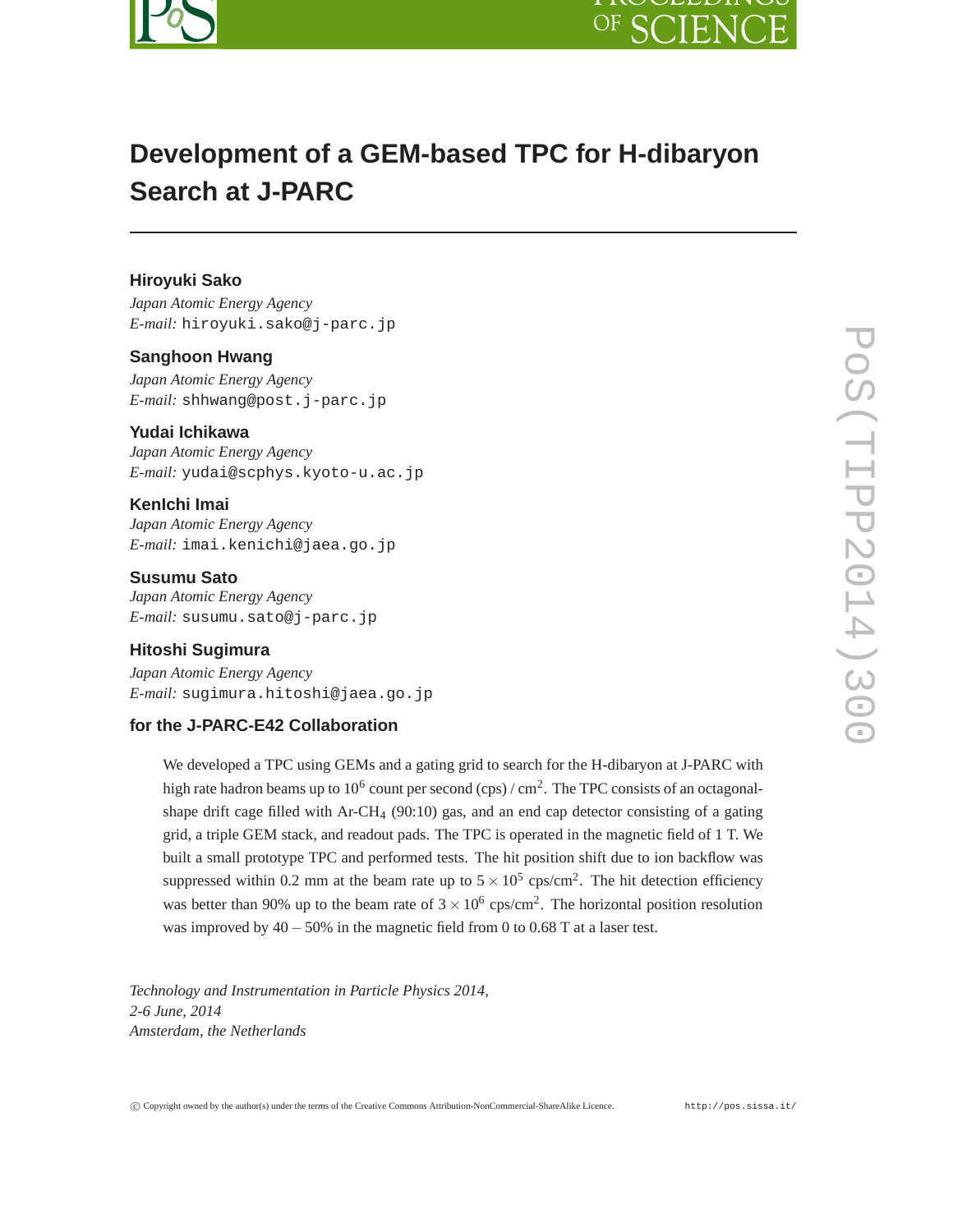# **1. Introduction**

We developed a TPC to search for H-dibaryon in <sup>12</sup>C( $K^-$ , $K^+$ ) $\Lambda\Lambda X$  reaction (the J-PARC E42 experiment  $[1]$ ). Figure 1 shows a schematic view of the E42 TPC (HypTPC)  $[2]$ . The drift cage has an octagonal-prism shape of 58 cm diameter and the drift length (vertical) of 55 cm, where the magnetic field of 1 T is applied in parallel to the drift field. The diamond target is positioned inside the drift volume with a cylindrical target holder. The end-cap detector consists of a gating grid and three-layer GEMs [3] (two GEMs with 50  $\mu$ m thickness and a GEM with 100  $\mu$ m thickness in the bottom). The configuration is adopted to suppress the ion backflow as much as possible to cope with field distortion. A high rate  $K^-$  beam of  $10^6$  cps is injected directly into the drift volume, and two  $\pi$ <sup>-</sup>s and 2 protons are reconstructed. The  $\Lambda\Lambda$  invariant mass resolution is required to be better than 2 MeV/ $c^2$ . The hit position distortion due to ion backflow should be less than 1 mm in order not to deteriorate position resolution.



**Figure 1:** A schematic view of the E42 TPC **Figure 2:** The electron current (open squares)  $(\mu A)$ , (HypTPC) design.

the positive ion current (filled squares)  $(\mu A)$ , and the ion backflow fraction (thick line) as a function the gate voltage in V, where the voltage of the 50  $\mu$ m GEM is kept to 325 V

# **2. Performance evaluation of the prototype TPC**

In order to evaluate performance required for E42, we built a small TPC with the transverse dimension of  $10 \times 10$  cm<sup>2</sup> with the drift length of 20 cm.

#### **2.1 Backflow measurement**

We measured the ion backflow using a  $^{90}$ Sr source. Figure 2 shows the electron current and the ion current as a function of the gate voltage. At the gate voltage of 0, the ion backflow fraction to the electron current is  $4.5 \pm 0.2\%$  at the GEM voltages of 325 V and 488 V for the 50  $\mu$ m GEMs and the 100  $\mu$ m GEM, respectively. The gain was  $1.7 \times 10^4$ . By applying the gate voltage, the ion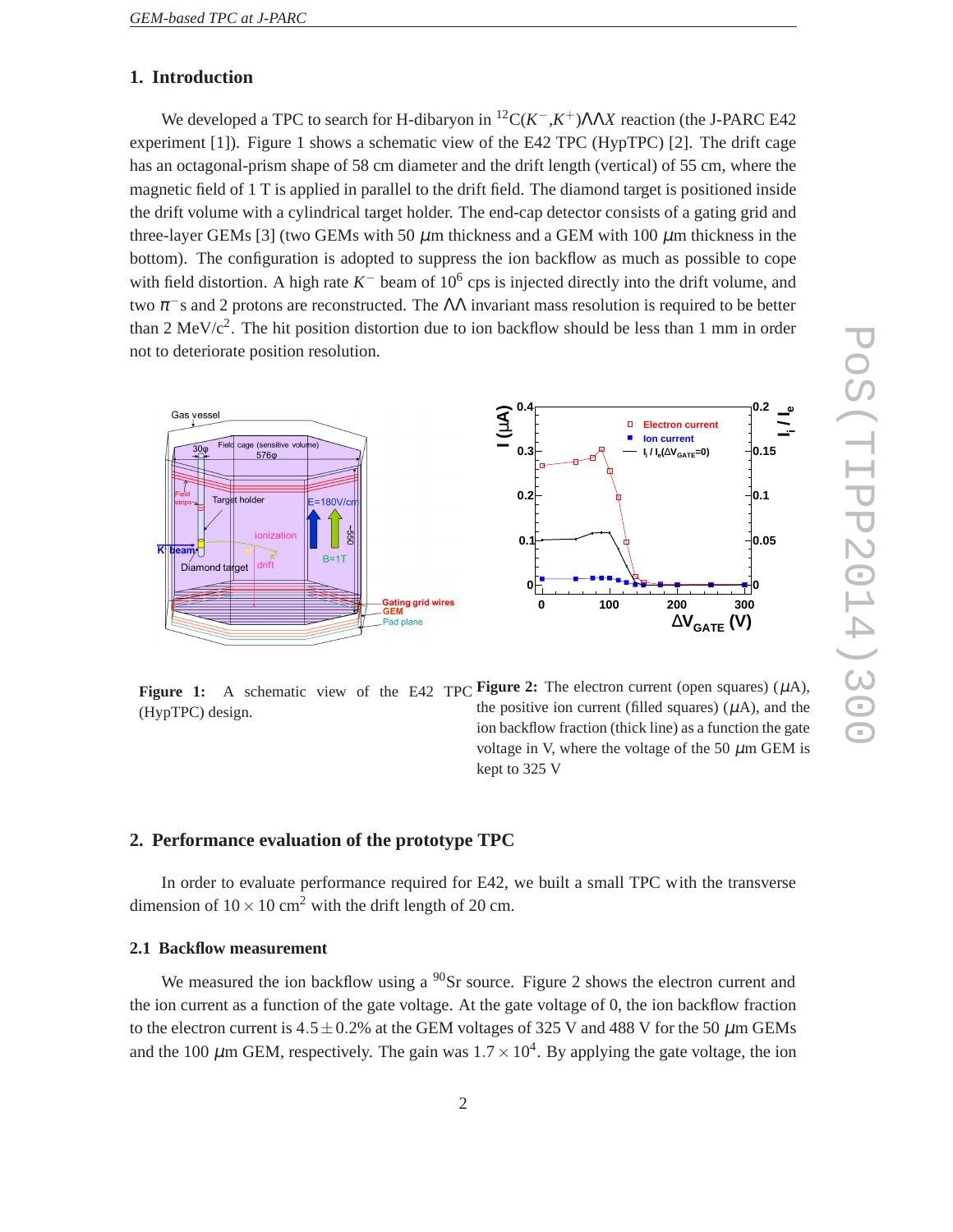backflow is suppressed further, and the ion backflow fraction at the gate voltage of 150−300 V is measured to be  $0.00 \pm 0.04\%$ .

#### **2.2 Beam test**

In order to evaluate performances at high rates, we performed a test using a 400 MeV proton beam. The horizontal resolution was measured to be  $0.19-0.46$  mm using TPC tracks at the drift length of 5−20 cm with 4-mm wide pads without the magnetic field. The expected horizontal position resolution at E42 with 1 T magnetic field is better than 0.3 mm, which fulfills the requirement. Efficiency better than 90% was obtained at the beam rate up to  $3 \times 10^6$  cps/cm<sup>2</sup>.

We measured the hit position distortion using external trackers as shown in Fig. 3. With the gate open, we observed the horizontal position shifts of  $\pm 1.3$  mm at the beam rate of  $9.1 \times 10^3$  cps, while in the gate operation, it is suppressed within  $\pm 0.2$  mm at the beam rates up to  $5 \times 10^4$  cps. The vertical distortion with and without the gate operation was within  $\pm 0.2$  mm. The expected distortion at E42 was estimated using the measured data and the measured ion backflow, assuming linear dependence of the distortion on the ion current, to be  $0.3 \pm 0.2$  mm both in the horizontal and vertical directions.



Figure 3: Horizontal (top) and vertical (bottom) clus- Figure 4: The horizontal resolution as a function of ter position distortion (mm) with respect to those at a the drift length with the 3-mm wide pads at the maglow beam rate  $(6.58 \times 10^3 \text{ cps})$  with the gate voltage netic fields of 0 T, 0.34 T, and 0.68 T. of 150 V as a function of the beam rate for P-10. In the top (bottom) plots, circles, squares, and triangles are at

0, -4 mm, and +4 mm with respect to the beam center horizontal (vertical) position of 19.8 mm (143.3 mm), respectively. Open symbols are at the gate voltage of 150 V and filled symbols are at 0 V.

#### **2.3 Laser test with the magnetic field**

We performed a test in the magnetic field using a UV laser. We injected a horizontal YAG